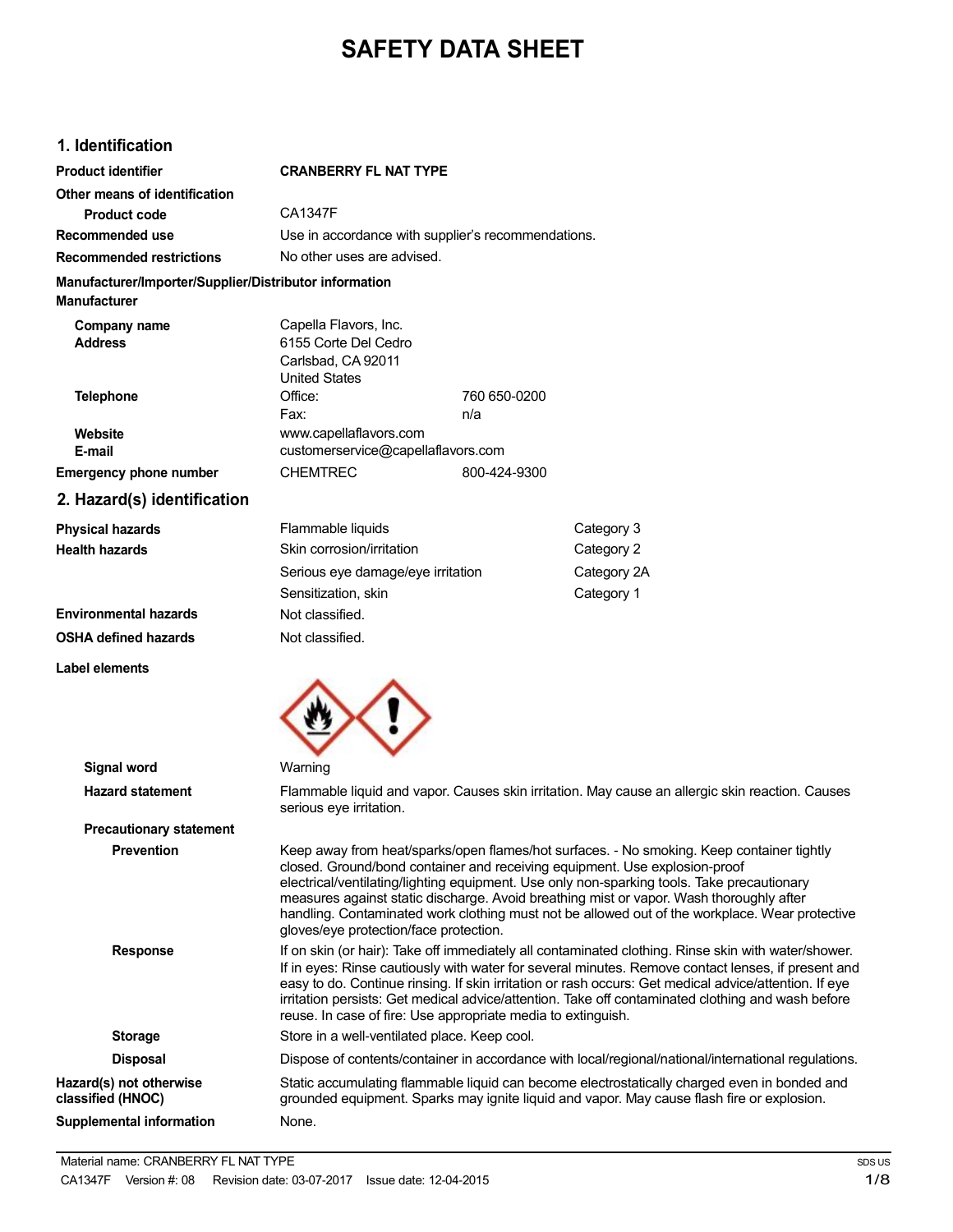### **3. Composition/information on ingredients**

### **Mixtures**

| <b>Chemical name</b>                             | Common name and synonyms | <b>CAS number</b> | %              |
|--------------------------------------------------|--------------------------|-------------------|----------------|
| ETHYL ALCOHOL 190 PROOF<br>CANE IP NON GMO       | <b>ETHYLALCOHOL</b>      | 64-17-5           | $30 - 40$      |
| PROPYLENE GLYCOL<br><b>NOM</b><br>NFI            |                          | $57 - 55 - 6$     | $30 - 40$      |
| CITRIC ACID ANHYDROUS NFI                        |                          | 77-92-9           | $10 - 520$     |
| METHYL BUTYRIC ACID,2 NAT<br><b>NOP</b><br>#1053 |                          | 116-53-0          | $1 - 3$        |
| <b>TRADE SECRET*</b>                             |                          | Proprietary*      | ${}^{5}$ < 0.2 |
| Other components below reportable levels         |                          |                   | $10 - 520$     |

\*Designates that a specific chemical identity and/or percentage of composition has been withheld as a trade secret.

### **4. First-aid measures**

| <b>Inhalation</b>                                                            | Move to fresh air. Call a physician if symptoms develop or persist.                                                                                                                                                                                                                                                                                                                                                                                                                                                                                                                                                                                                                                                                                         |
|------------------------------------------------------------------------------|-------------------------------------------------------------------------------------------------------------------------------------------------------------------------------------------------------------------------------------------------------------------------------------------------------------------------------------------------------------------------------------------------------------------------------------------------------------------------------------------------------------------------------------------------------------------------------------------------------------------------------------------------------------------------------------------------------------------------------------------------------------|
| <b>Skin contact</b>                                                          | Remove contaminated clothing immediately and wash skin with soap and water. In case of<br>eczema or other skin disorders: Seek medical attention and take along these instructions. Wash<br>contaminated clothing before reuse.                                                                                                                                                                                                                                                                                                                                                                                                                                                                                                                             |
| Eye contact                                                                  | Immediately flush eyes with plenty of water for at least 15 minutes. Remove contact lenses, if<br>present and easy to do. Continue rinsing. Get medical attention if irritation develops and persists.                                                                                                                                                                                                                                                                                                                                                                                                                                                                                                                                                      |
| Ingestion                                                                    | Rinse mouth. Get medical attention if symptoms occur.                                                                                                                                                                                                                                                                                                                                                                                                                                                                                                                                                                                                                                                                                                       |
| <b>Most important</b><br>symptoms/effects, acute and<br>delayed              | Headache. Severe eye irritation. Symptoms may include stinging, tearing, redness, swelling, and<br>blurred vision. Coughing. Skin irritation. May cause redness and pain. May cause an allergic skin<br>reaction. Dermatitis. Rash.                                                                                                                                                                                                                                                                                                                                                                                                                                                                                                                         |
| Indication of immediate<br>medical attention and special<br>treatment needed | Provide general supportive measures and treat symptomatically. Thermal burns: Flush with water<br>immediately. While flushing, remove clothes which do not adhere to affected area. Call an<br>ambulance. Continue flushing during transport to hospital. Keep victim under observation.<br>Symptoms may be delayed.                                                                                                                                                                                                                                                                                                                                                                                                                                        |
| <b>General information</b>                                                   | Take off all contaminated clothing immediately. Ensure that medical personnel are aware of the<br>material(s) involved, and take precautions to protect themselves. Wash contaminated clothing<br>before reuse.                                                                                                                                                                                                                                                                                                                                                                                                                                                                                                                                             |
| 5. Fire-fighting measures                                                    |                                                                                                                                                                                                                                                                                                                                                                                                                                                                                                                                                                                                                                                                                                                                                             |
| Suitable extinguishing media                                                 | Water fog. Alcohol resistant foam. Carbon dioxide (CO2). Dry chemical powder, carbon dioxide,<br>sand or earth may be used for small fires only.                                                                                                                                                                                                                                                                                                                                                                                                                                                                                                                                                                                                            |
| Unsuitable extinguishing<br>media                                            | Do not use water jet as an extinguisher, as this will spread the fire.                                                                                                                                                                                                                                                                                                                                                                                                                                                                                                                                                                                                                                                                                      |
| Specific hazards arising from<br>the chemical                                | Vapors may form explosive mixtures with air. Vapors may travel considerable distance to a source<br>of ignition and flash back. This product is a poor conductor of electricity and can become<br>electrostatically charged. If sufficient charge is accumulated, ignition of flammable mixtures can<br>occur. To reduce potential for static discharge, use proper bonding and grounding procedures.<br>This liquid may accumulate static electricity when filling properly grounded containers. Static<br>electricity accumulation may be significantly increased by the presence of small quantities of water<br>or other contaminants. Material will float and may ignite on surface of water. During fire, gases<br>hazardous to health may be formed. |
| Special protective equipment<br>and precautions for firefighters             | Self-contained breathing apparatus and full protective clothing must be worn in case of fire.                                                                                                                                                                                                                                                                                                                                                                                                                                                                                                                                                                                                                                                               |
| <b>Fire fighting</b><br>equipment/instructions                               | In case of fire and/or explosion do not breathe fumes. Move containers from fire area if you can do<br>so without risk.                                                                                                                                                                                                                                                                                                                                                                                                                                                                                                                                                                                                                                     |
| <b>Specific methods</b>                                                      | Use standard firefighting procedures and consider the hazards of other involved materials.                                                                                                                                                                                                                                                                                                                                                                                                                                                                                                                                                                                                                                                                  |
| <b>General fire hazards</b>                                                  | Flammable liquid and vapor.                                                                                                                                                                                                                                                                                                                                                                                                                                                                                                                                                                                                                                                                                                                                 |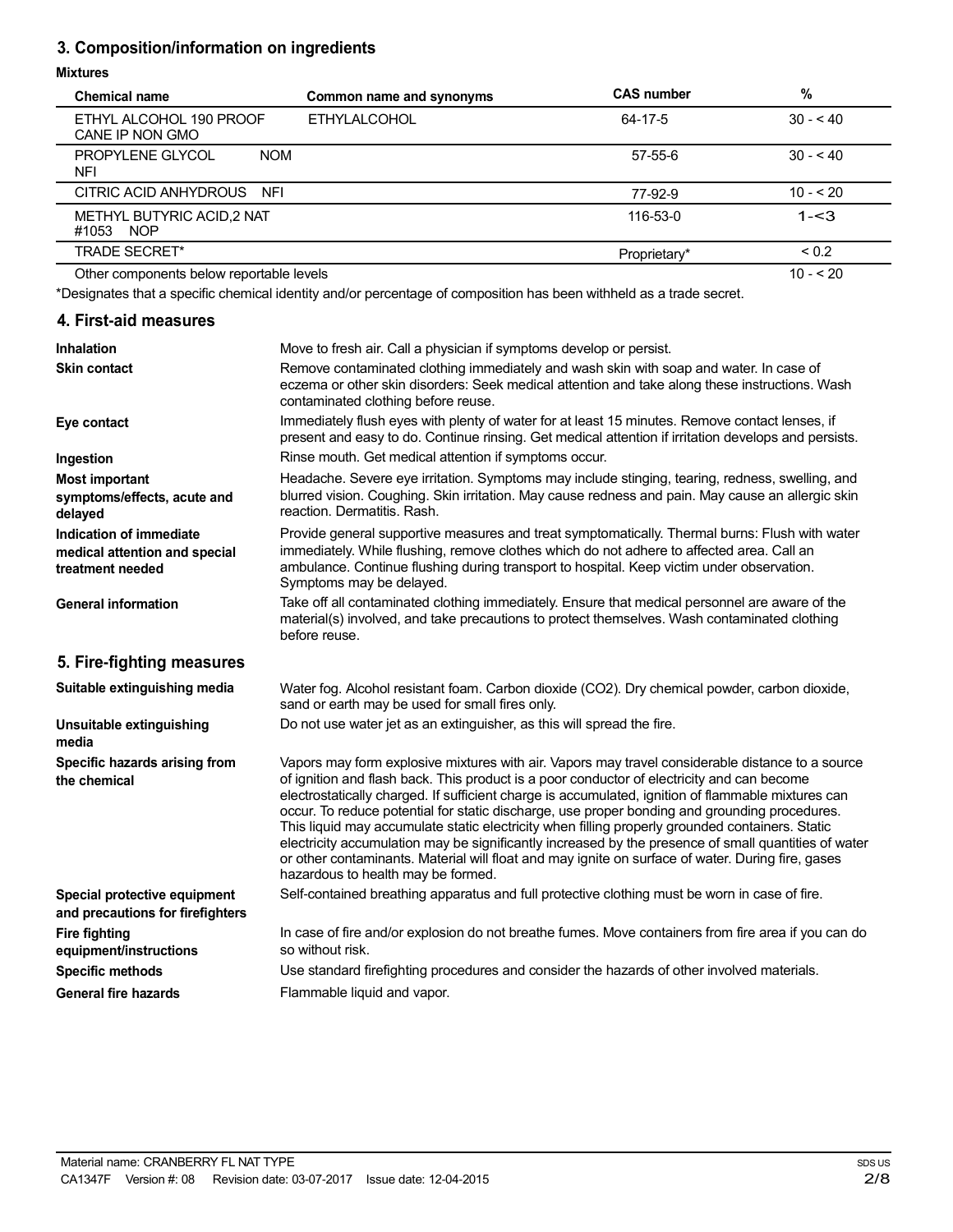### **6. Accidental release measures**

| Personal precautions,<br>protective equipment and<br>emergency procedures | Keep unnecessary personnel away. Keep people away from and upwind of spill/leak. Eliminate all<br>ignition sources (no smoking, flares, sparks, or flames in immediate area). Wear appropriate<br>protective equipment and clothing during clean-up. Avoid breathing mist or vapor. Do not touch<br>damaged containers or spilled material unless wearing appropriate protective clothing. Ventilate<br>closed spaces before entering them. Use appropriate containment to avoid environmental<br>contamination. Transfer by mechanical means such as vacuum truck to a salvage tank or other<br>suitable container for recovery or safe disposal. Local authorities should be advised if significant<br>spillages cannot be contained. For personal protection, see section 8 of the SDS.                                                                                                                                                                                                                                                                                                                   |
|---------------------------------------------------------------------------|--------------------------------------------------------------------------------------------------------------------------------------------------------------------------------------------------------------------------------------------------------------------------------------------------------------------------------------------------------------------------------------------------------------------------------------------------------------------------------------------------------------------------------------------------------------------------------------------------------------------------------------------------------------------------------------------------------------------------------------------------------------------------------------------------------------------------------------------------------------------------------------------------------------------------------------------------------------------------------------------------------------------------------------------------------------------------------------------------------------|
| Methods and materials for<br>containment and cleaning up                  | Use water spray to reduce vapors or divert vapor cloud drift. Eliminate all ignition sources (no<br>smoking, flares, sparks, or flames in immediate area). Keep combustibles (wood, paper, oil, etc.)<br>away from spilled material. Take precautionary measures against static discharge. Use only<br>non-sparking tools.                                                                                                                                                                                                                                                                                                                                                                                                                                                                                                                                                                                                                                                                                                                                                                                   |
|                                                                           | Large Spills: Stop the flow of material, if this is without risk. Dike the spilled material, where this is<br>possible. Use a non-combustible material like vermiculite, sand or earth to soak up the product<br>and place into a container for later disposal. Following product recovery, flush area with water.                                                                                                                                                                                                                                                                                                                                                                                                                                                                                                                                                                                                                                                                                                                                                                                           |
|                                                                           | Small Spills: Absorb with earth, sand or other non-combustible material and transfer to containers<br>for later disposal. Wipe up with absorbent material (e.g. cloth, fleece). Clean surface thoroughly to<br>remove residual contamination.                                                                                                                                                                                                                                                                                                                                                                                                                                                                                                                                                                                                                                                                                                                                                                                                                                                                |
|                                                                           | Never return spills to original containers for re-use. For waste disposal, see section 13 of the SDS.                                                                                                                                                                                                                                                                                                                                                                                                                                                                                                                                                                                                                                                                                                                                                                                                                                                                                                                                                                                                        |
| <b>Environmental precautions</b>                                          | Avoid discharge into drains, water courses or onto the ground. Use appropriate containment to<br>avoid environmental contamination.                                                                                                                                                                                                                                                                                                                                                                                                                                                                                                                                                                                                                                                                                                                                                                                                                                                                                                                                                                          |
| 7. Handling and storage                                                   |                                                                                                                                                                                                                                                                                                                                                                                                                                                                                                                                                                                                                                                                                                                                                                                                                                                                                                                                                                                                                                                                                                              |
| Precautions for safe handling                                             | Do not handle, store or open near an open flame, sources of heat or sources of ignition. Protect<br>material from direct sunlight. When using do not smoke. Explosion-proof general and local exhaust<br>ventilation. Minimize fire risks from flammable and combustible materials (including combustible<br>dust and static accumulating liquids) or dangerous reactions with incompatible materials. Handling<br>operations that can promote accumulation of static charges include but are not limited to: mixing,<br>filtering, pumping at high flow rates, splash filling, creating mists or sprays, tank and container<br>filling, tank cleaning, sampling, gauging, switch loading, vacuum truck operations. Take<br>precautionary measures against static discharges. All equipment used when handling the product<br>must be grounded. Use non-sparking tools and explosion-proof equipment. Avoid breathing mist or<br>vapor. Avoid contact with eyes, skin, and clothing. Avoid prolonged exposure. Wear appropriate<br>personal protective equipment. Observe good industrial hygiene practices. |
|                                                                           | For additional information on equipment bonding and grounding, refer to the Canadian Electrical<br>Code in Canada, (CSA C22.1), or the American Petroleum Institute (API) Recommended Practice<br>2003, "Protection Against Ignitions Arising out of Static, Lightning, and Stray Currents" or National<br>Fire Protection Association (NFPA) 77, "Recommended Practice on Static Electricity" or National<br>Fire Protection Association (NFPA) 70, "National Electrical Code".                                                                                                                                                                                                                                                                                                                                                                                                                                                                                                                                                                                                                             |
| Conditions for safe storage,<br>including any incompatibilities           | Keep away from heat, sparks and open flame. Prevent electrostatic charge build-up by using<br>common bonding and grounding techniques. Eliminate sources of ignition. Avoid spark promoters.<br>Ground/bond container and equipment. These alone may be insufficient to remove static<br>electricity. Store in a cool, dry place out of direct sunlight. Store in original tightly closed container.<br>Store in a well-ventilated place. Keep in an area equipped with sprinklers. Store away from<br>incompatible materials (see Section 10 of the SDS).                                                                                                                                                                                                                                                                                                                                                                                                                                                                                                                                                   |

# **8. Exposure controls/personal protection**

### **Occupational exposure limits**

The following constituents are the only constituents of the product which have a PEL, TLV or other recommended exposure limit. At this time, the other constituents have no known exposure limits.

### **US. OSHA Table Z-1 Limits for Air Contaminants (29 CFR 1910.1000)**

| <b>Components</b>                                           | Type | Value      |
|-------------------------------------------------------------|------|------------|
| ETHYL ALCOHOL 190<br>PROOF CANE IP NON<br>GMO (CAS 64-17-5) | PEL  | 1900 mg/m3 |
|                                                             |      | $1000$ ppm |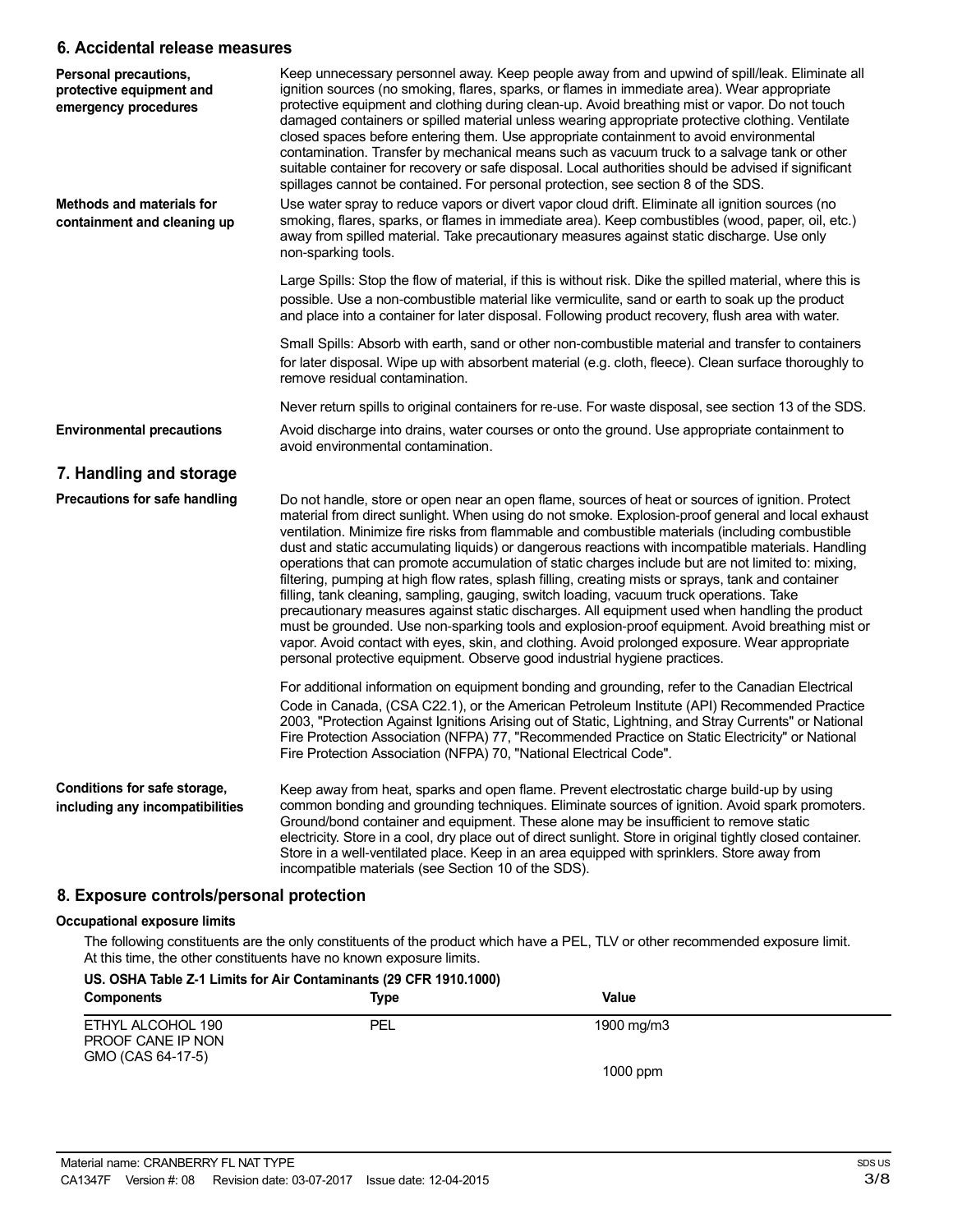| US. ACGIH Threshold Limit Values<br><b>Components</b>       | <b>Type</b>                                                                                                                                                                                                                                                                                                                                                                                                                                                                                                                                           | Value        |          |
|-------------------------------------------------------------|-------------------------------------------------------------------------------------------------------------------------------------------------------------------------------------------------------------------------------------------------------------------------------------------------------------------------------------------------------------------------------------------------------------------------------------------------------------------------------------------------------------------------------------------------------|--------------|----------|
| ETHYL ALCOHOL 190<br>PROOF CANE IP NON<br>GMO (CAS 64-17-5) | <b>STEL</b>                                                                                                                                                                                                                                                                                                                                                                                                                                                                                                                                           | 1000 ppm     |          |
| US. NIOSH: Pocket Guide to Chemical Hazards                 |                                                                                                                                                                                                                                                                                                                                                                                                                                                                                                                                                       |              |          |
| <b>Components</b>                                           | <b>Type</b>                                                                                                                                                                                                                                                                                                                                                                                                                                                                                                                                           | Value        |          |
| ETHYL ALCOHOL 190<br>PROOF CANE IP NON                      | <b>TWA</b>                                                                                                                                                                                                                                                                                                                                                                                                                                                                                                                                            | 1900 mg/m3   |          |
| GMO (CAS 64-17-5)                                           |                                                                                                                                                                                                                                                                                                                                                                                                                                                                                                                                                       | 1000 ppm     |          |
| <b>Components</b>                                           | US. Workplace Environmental Exposure Level (WEEL) Guides<br><b>Type</b>                                                                                                                                                                                                                                                                                                                                                                                                                                                                               | <b>Value</b> | Form     |
| PROPYLENE GLYCOL<br>NOM NFI (CAS 57-55-6)                   | <b>TWA</b>                                                                                                                                                                                                                                                                                                                                                                                                                                                                                                                                            | 10 mg/m3     | Aerosol. |
| <b>Biological limit values</b>                              | No biological exposure limits noted for the ingredient(s).                                                                                                                                                                                                                                                                                                                                                                                                                                                                                            |              |          |
| Appropriate engineering<br>controls                         | Explosion-proof general and local exhaust ventilation. Good general ventilation (typically 10 air<br>changes per hour) should be used. Ventilation rates should be matched to conditions. If<br>applicable, use process enclosures, local exhaust ventilation, or other engineering controls to<br>maintain airborne levels below recommended exposure limits. If exposure limits have not been<br>established, maintain airborne levels to an acceptable level. Provide eyewash station. Eye wash<br>fountain and emergency showers are recommended. |              |          |
|                                                             | Individual protection measures, such as personal protective equipment                                                                                                                                                                                                                                                                                                                                                                                                                                                                                 |              |          |
| Eye/face protection                                         | Face shield is recommended. Wear safety glasses with side shields (or goggles).                                                                                                                                                                                                                                                                                                                                                                                                                                                                       |              |          |
| <b>Skin protection</b>                                      |                                                                                                                                                                                                                                                                                                                                                                                                                                                                                                                                                       |              |          |
| <b>Hand protection</b>                                      | Wear appropriate chemical resistant gloves.                                                                                                                                                                                                                                                                                                                                                                                                                                                                                                           |              |          |
| Other                                                       | Wear appropriate chemical resistant clothing. Use of an impervious apron is recommended.                                                                                                                                                                                                                                                                                                                                                                                                                                                              |              |          |
| <b>Respiratory protection</b>                               | If engineering controls do not maintain airborne concentrations below recommended exposure<br>limits (where applicable) or to an acceptable level (in countries where exposure limits have not<br>been established), an approved respirator must be worn.                                                                                                                                                                                                                                                                                             |              |          |
| <b>Thermal hazards</b>                                      | Wear appropriate thermal protective clothing, when necessary.                                                                                                                                                                                                                                                                                                                                                                                                                                                                                         |              |          |
| <b>General hygiene</b><br>considerations                    | When using do not smoke. Always observe good personal hygiene measures, such as washing<br>after handling the material and before eating, drinking, and/or smoking. Routinely wash work<br>clothing and protective equipment to remove contaminants. Contaminated work clothing should not<br>be allowed out of the workplace.                                                                                                                                                                                                                        |              |          |

## **9. Physical and chemical properties**

| Appearance                                   |                                                |
|----------------------------------------------|------------------------------------------------|
| <b>Physical state</b>                        | Liquid.                                        |
| Form                                         | Liquid.                                        |
| Color                                        | Not available.                                 |
| Odor                                         | Not available.                                 |
| <b>Odor threshold</b>                        | Not available.                                 |
| рH                                           | Not available.                                 |
| Melting point/freezing point                 | -173.38 °F (-114.1 °C) estimated               |
| Initial boiling point and boiling<br>range   | 173.3 $\degree$ F (78.5 $\degree$ C) estimated |
| <b>Flash point</b>                           | 80.0 °F (26.7 °C)                              |
| <b>Evaporation rate</b>                      | Not available.                                 |
| Flammability (solid, gas)                    | Not applicable.                                |
| Upper/lower flammability or explosive limits |                                                |
| <b>Flammability limit - lower</b><br>$(\%)$  | Not available.                                 |
| <b>Flammability limit - upper</b><br>$(\% )$ | Not available.                                 |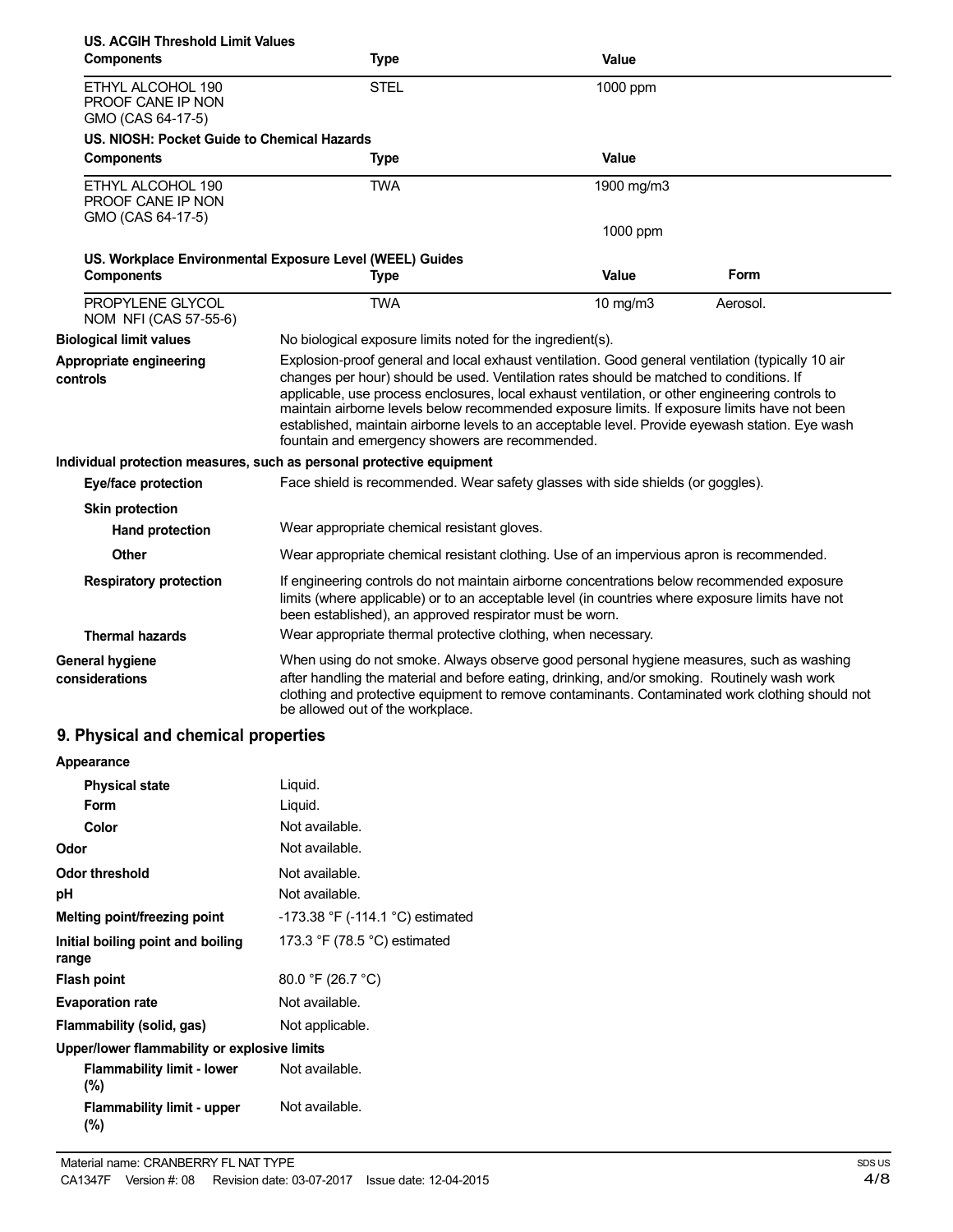| Explosive limit - lower (%)                       | Not available.                                                                                                                                    |
|---------------------------------------------------|---------------------------------------------------------------------------------------------------------------------------------------------------|
| Explosive limit - upper (%)                       | Not available.                                                                                                                                    |
| Vapor pressure                                    | 25 hPa estimated                                                                                                                                  |
| <b>Vapor density</b>                              | Not available.                                                                                                                                    |
| <b>Relative density</b>                           | Not available.                                                                                                                                    |
| Solubility(ies)                                   |                                                                                                                                                   |
| Solubility (water)                                | Not available.                                                                                                                                    |
| <b>Partition coefficient</b><br>(n-octanol/water) | Not available.                                                                                                                                    |
| <b>Auto-ignition temperature</b>                  | 685 °F (362.78 °C) estimated                                                                                                                      |
| <b>Decomposition temperature</b>                  | Not available.                                                                                                                                    |
| <b>Viscosity</b>                                  | Not available.                                                                                                                                    |
| Other information                                 |                                                                                                                                                   |
| Density                                           | 0.79 g/cm3 estimated                                                                                                                              |
| <b>Explosive properties</b>                       | Not explosive.                                                                                                                                    |
| <b>Flammability class</b>                         | Flammable IC estimated                                                                                                                            |
| <b>Oxidizing properties</b>                       | Not oxidizing.                                                                                                                                    |
| <b>Refractive index</b>                           | 1.3876 - 1.4176                                                                                                                                   |
| <b>Specific gravity</b>                           | $0.98 - 1.01$                                                                                                                                     |
| 10. Stability and reactivity                      |                                                                                                                                                   |
| <b>Reactivity</b>                                 | The product is stable and non-reactive under normal conditions of use, storage and transport.                                                     |
| <b>Chemical stability</b>                         | Material is stable under normal conditions.                                                                                                       |
| Possibility of hazardous<br>reactions             | Hazardous polymerization does not occur.                                                                                                          |
| <b>Conditions to avoid</b>                        | Avoid heat, sparks, open flames and other ignition sources. Avoid temperatures exceeding the<br>flash point. Contact with incompatible materials. |
| Incompatible materials                            | Strong oxidizing agents.                                                                                                                          |
| <b>Hazardous decomposition</b>                    | No hazardous decomposition products are known.                                                                                                    |

**Hazardous decomposition products**

### **11. Toxicological information**

### **Information on likely routes of exposure**

| <b>Inhalation</b>                                                                  | Prolonged inhalation may be harmful.                                                                                                                                                                                                |
|------------------------------------------------------------------------------------|-------------------------------------------------------------------------------------------------------------------------------------------------------------------------------------------------------------------------------------|
| <b>Skin contact</b>                                                                | Causes skin irritation. May cause an allergic skin reaction.                                                                                                                                                                        |
| Eye contact                                                                        | Causes serious eye irritation.                                                                                                                                                                                                      |
| Ingestion                                                                          | Expected to be a low ingestion hazard.                                                                                                                                                                                              |
| Symptoms related to the<br>physical, chemical and<br>toxicological characteristics | Headache. Severe eye irritation. Symptoms may include stinging, tearing, redness, swelling, and<br>blurred vision. Coughing. Skin irritation. May cause redness and pain. May cause an allergic skin<br>reaction, Dermatitis, Rash. |
| Information on toxicological effects                                               |                                                                                                                                                                                                                                     |
| <b>Acute toxicity</b>                                                              | Not available.                                                                                                                                                                                                                      |
| <b>Skin corrosion/irritation</b>                                                   | Causes skin irritation.                                                                                                                                                                                                             |
| Serious eye damage/eye<br>irritation                                               | Causes serious eye irritation.                                                                                                                                                                                                      |
| Respiratory or skin sensitization                                                  |                                                                                                                                                                                                                                     |
| <b>Respiratory sensitization</b>                                                   | Not a respiratory sensitizer.                                                                                                                                                                                                       |
| <b>Skin sensitization</b>                                                          | May cause an allergic skin reaction.                                                                                                                                                                                                |
| Germ cell mutagenicity                                                             | No data available to indicate product or any components present at greater than 0.1% are<br>mutagenic or genotoxic.                                                                                                                 |
| Carcinogenicity                                                                    | Not classifiable as to carcinogenicity to humans.                                                                                                                                                                                   |
| IARC Monographs. Overall Evaluation of Carcinogenicity                             |                                                                                                                                                                                                                                     |
| Not listed.                                                                        |                                                                                                                                                                                                                                     |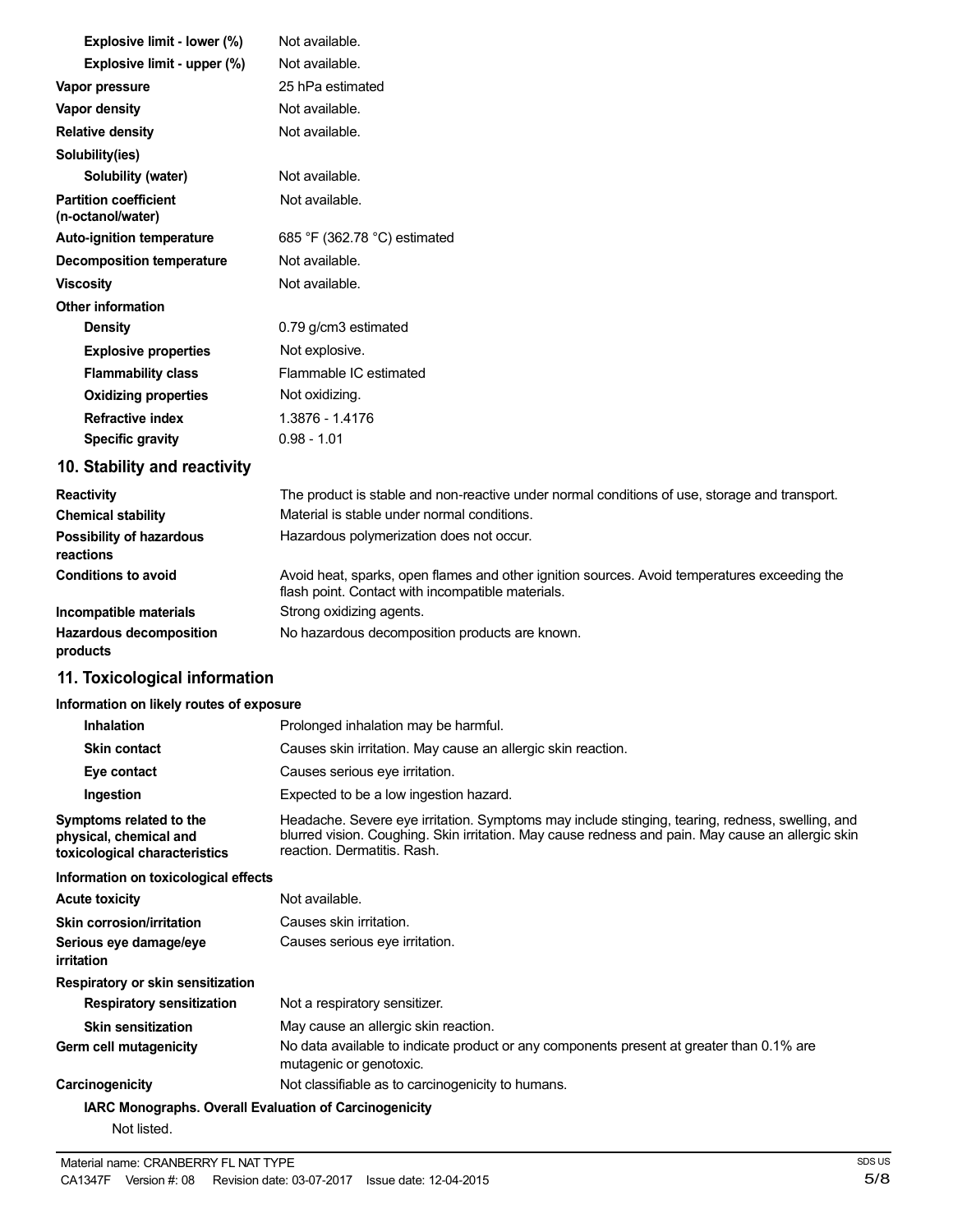| Not regulated.                                                           | OSHA Specifically Regulated Substances (29 CFR 1910.1001-1050)                                                                                                                                                         |
|--------------------------------------------------------------------------|------------------------------------------------------------------------------------------------------------------------------------------------------------------------------------------------------------------------|
| Not listed.                                                              | US. National Toxicology Program (NTP) Report on Carcinogens                                                                                                                                                            |
| <b>Reproductive toxicity</b>                                             | This product is not expected to cause reproductive or developmental effects.                                                                                                                                           |
| Specific target organ toxicity -<br>single exposure                      | Not classified.                                                                                                                                                                                                        |
| Specific target organ toxicity -<br>repeated exposure                    | Not classified.                                                                                                                                                                                                        |
| <b>Aspiration hazard</b>                                                 | Not an aspiration hazard.                                                                                                                                                                                              |
| <b>Chronic effects</b>                                                   | Prolonged inhalation may be harmful.                                                                                                                                                                                   |
| 12. Ecological information                                               |                                                                                                                                                                                                                        |
| <b>Ecotoxicity</b>                                                       | The product is not classified as environmentally hazardous. However, this does not exclude the<br>possibility that large or frequent spills can have a harmful or damaging effect on the environment.                  |
| <b>Persistence and degradability</b><br><b>Bioaccumulative potential</b> |                                                                                                                                                                                                                        |
| Partition coefficient n-octanol / water (log Kow)                        |                                                                                                                                                                                                                        |
| ETHYL ALCOHOL 190 PROOF CANE IP NON GMO<br>PROPYLENE GLYCOL              | $-0.31$<br>$-0.92$<br>NOM NFI                                                                                                                                                                                          |
| <b>Mobility in soil</b>                                                  | No data available.                                                                                                                                                                                                     |
| Other adverse effects                                                    | No other adverse environmental effects (e.g. ozone depletion, photochemical ozone creation<br>potential, endocrine disruption, global warming potential) are expected from this component.                             |
| 13. Disposal considerations                                              |                                                                                                                                                                                                                        |
| <b>Disposal instructions</b>                                             | Collect and reclaim or dispose in sealed containers at licensed waste disposal site. Dispose of<br>contents/container in accordance with local/regional/national/international regulations.                            |
| Local disposal regulations                                               | Dispose in accordance with all applicable regulations.                                                                                                                                                                 |
| Hazardous waste code                                                     | The waste code should be assigned in discussion between the user, the producer and the waste<br>disposal company.                                                                                                      |
| Waste from residues / unused<br>products                                 | Dispose of in accordance with local regulations. Empty containers or liners may retain some<br>product residues. This material and its container must be disposed of in a safe manner (see:<br>Disposal instructions). |
| <b>Contaminated packaging</b>                                            | Since emptied containers may retain product residue, follow label warnings even after container is<br>emptied. Empty containers should be taken to an approved waste handling site for recycling or<br>disposal.       |
| 14. Transport information                                                |                                                                                                                                                                                                                        |
| <b>DOT</b>                                                               |                                                                                                                                                                                                                        |
| <b>UN number</b><br>UN proper shipping name                              | <b>UN1197</b><br>Extracts, flavoring, liquid                                                                                                                                                                           |
| <b>Transport hazard class(es)</b>                                        |                                                                                                                                                                                                                        |
| <b>Class</b><br>Subsidiary risk                                          | 3                                                                                                                                                                                                                      |
| Label(s)                                                                 | 3                                                                                                                                                                                                                      |
| Packing group                                                            | Ш                                                                                                                                                                                                                      |
| Special precautions for user                                             | Read safety instructions, SDS and emergency procedures before handling.                                                                                                                                                |
| <b>Special provisions</b>                                                | B1, IB3, T2, TP1                                                                                                                                                                                                       |
| <b>Packaging exceptions</b>                                              | 150<br>203                                                                                                                                                                                                             |
| Packaging non bulk<br>Packaging bulk                                     | 242                                                                                                                                                                                                                    |
| <b>IATA</b>                                                              |                                                                                                                                                                                                                        |
| <b>UN number</b>                                                         | <b>UN1197</b>                                                                                                                                                                                                          |
| UN proper shipping name                                                  | Extracts, flavouring, liquid                                                                                                                                                                                           |
| <b>Transport hazard class(es)</b>                                        |                                                                                                                                                                                                                        |
| <b>Class</b>                                                             | 3                                                                                                                                                                                                                      |
| Subsidiary risk<br>Packing group                                         | ä,<br>III                                                                                                                                                                                                              |
| <b>Environmental hazards</b>                                             | No.                                                                                                                                                                                                                    |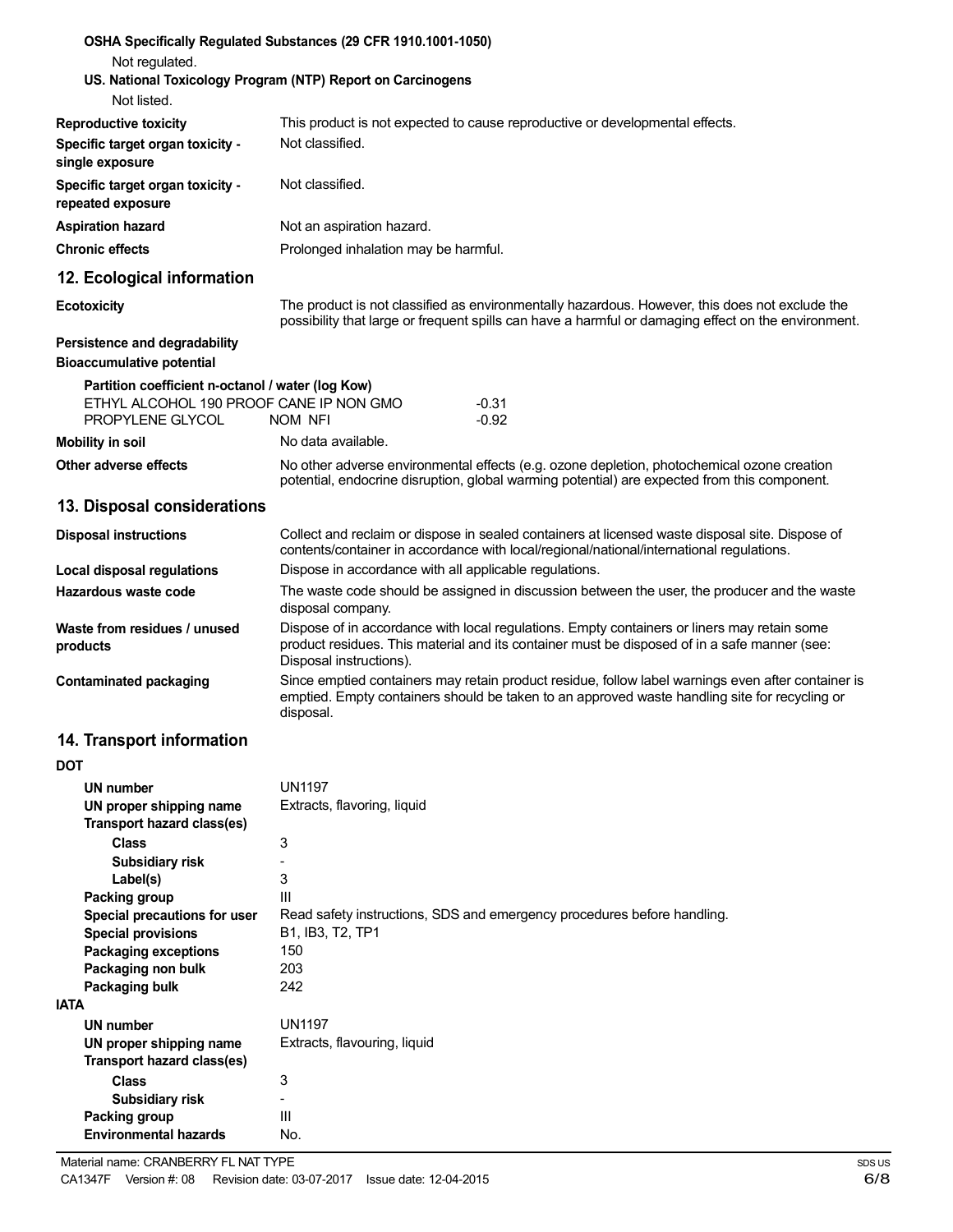| <b>ERG Code</b>                 | 3L                                                                      |
|---------------------------------|-------------------------------------------------------------------------|
| Special precautions for user    | Read safety instructions, SDS and emergency procedures before handling. |
| <b>Other information</b>        |                                                                         |
| Passenger and cargo<br>aircraft | Allowed with restrictions.                                              |
| Cargo aircraft only             | Allowed with restrictions.                                              |
| <b>IMDG</b>                     |                                                                         |
| UN number                       | <b>UN1197</b>                                                           |
| UN proper shipping name         | EXTRACTS, FLAVOURING, LIQUID                                            |
| Transport hazard class(es)      |                                                                         |
| <b>Class</b>                    | 3                                                                       |
| Subsidiary risk                 |                                                                         |
| Packing group                   | Ш                                                                       |
| <b>Environmental hazards</b>    |                                                                         |
| <b>Marine pollutant</b>         | No.                                                                     |
| EmS                             | $F-E$ , S-D                                                             |
| Special precautions for user    | Read safety instructions, SDS and emergency procedures before handling. |
| Transport in bulk according to  | Not established.                                                        |
| Annex II of MARPOL 73/78 and    |                                                                         |
| the <b>IBC</b> Code             |                                                                         |
| <b>DOT</b>                      |                                                                         |



**15. Regulatory information**

**US federal regulations** This product is a "Hazardous Chemical" as defined by the OSHA Hazard Communication Standard, 29 CFR 1910.1200.

**TSCA Section 12(b) Export Notification (40 CFR 707, Subpt. D)**

Not regulated.

**CERCLA Hazardous Substance List (40 CFR 302.4)**

Not listed.

**SARA 304 Emergency release notification**

Not regulated.

**OSHA Specifically Regulated Substances (29 CFR 1910.1001-1050)**

Not regulated.

### **Superfund Amendments and Reauthorization Act of 1986 (SARA)**

| <b>Hazard categories</b> | Immediate Hazard - Yes<br>Delayed Hazard - No<br>Fire Hazard - Yes |
|--------------------------|--------------------------------------------------------------------|
|                          | Pressure Hazard - No<br>Reactivity Hazard - No                     |